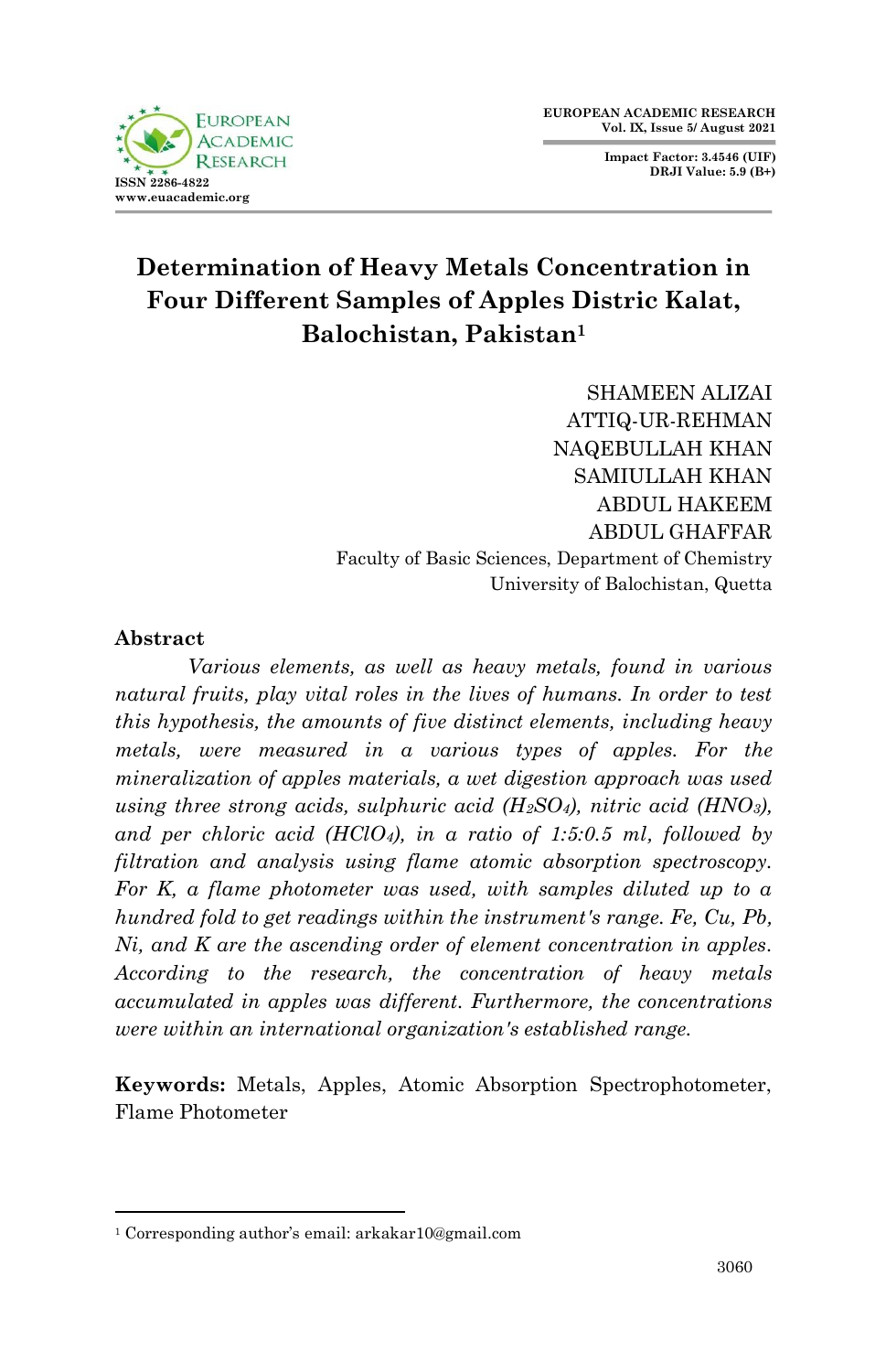# **INTRODUCTION**

Fruits are well-known for containing vital components that the human body need, such as polysaccharides, carbohydrates, vitamins, minerals, and organic acids [1]. Fruits are also beneficial in the treatment of a variety of human ailments due to the presence of antioxidants and other biologically active components [2]. As a result, fruits are an important part of the human diet, and locals are gradually increasing their fruit consumption. On the other hand, because poisoning of the food chain is one of the most serious problems,

Food safety has been a major public concern across the globe in last few years [3, 4]. It's one of the most common ways for harmful chemicals to enter the body. Because heavy metals are one of the most common pollutants, heavy metal contamination in fruits has become a serious issue in people's everyday diets [5].

High amounts of heavy metals have been linked to fruits like mangoes, strawberries, grapes, cherries, apples, melons, oranges, and bananas [6]. Heavy metal contamination of fruits is caused by irrigating with contaminated water, using metal-based insecticides and fertilisers, and other reasons. Cu concentrations in fruit have been demonstrated to rise after long-term use of Cu-based fungicides in apple orchards [7].

Elements that aren't required for plant growth but can have an impact on crop output, animal welfare, and human health are becoming more significant. Micronutrients or trace elements, such as zinc, nickel, and manganese, play an important role in plant growth. If products are to be regulated at a high-efficiency production level, determining the necessary elements present in plants, soil and fruits [8]. Metallic and non-metallic elements are required by the human body in order to maintain good health. As a result, knowing the elemental composition of edible plants and food is required to understand their therapeutic value [9-10]. A total of 92 elements can be found in nature. Humans are poisoned by almost 30 metals and metalloids. Transition metals, lanthanides, and actinides are all heavy metals [11]. Heavy metal ions are absorbed through the root system and begin to deposit on various parts of the plant, resulting in a reduction in plant development. Heavy metals are not poisonous at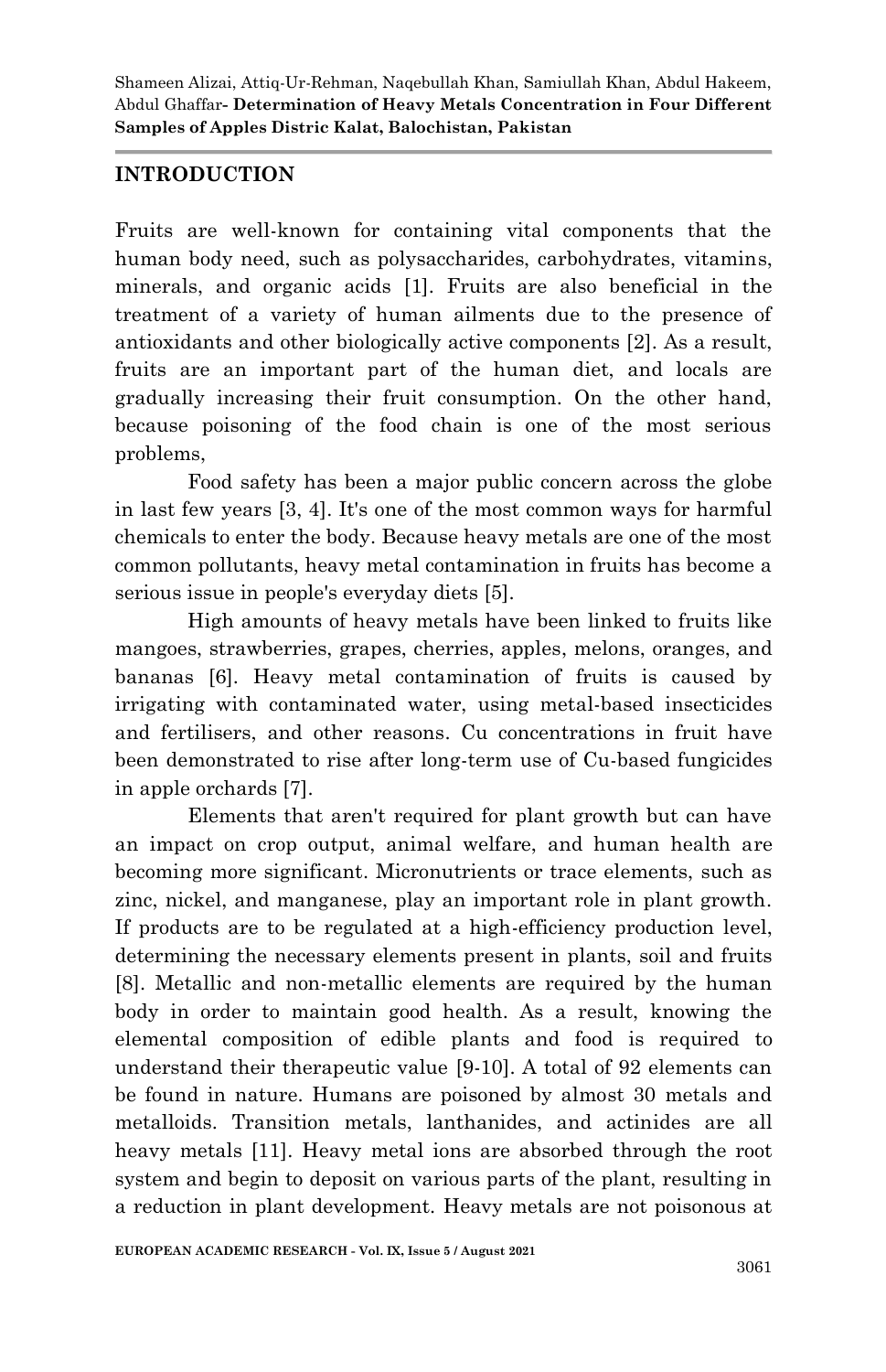low concentrations, but they cause harm to the human body when concentrations approach a critical level. Pb is one of the most plentiful heavy metals on the surface of the world [12]. Heavy metals, with the exception of natural disasters, are examples of environmental pollutants. The anthropogenic activities include the adverse effects of heavy metals on the environment [13]. Many plant species have been used for numerous infectious diseases ranging from minor infection to dangerous ailments like skin, asthma and horde of indication [14]. Because these are non-biodegradable toxic chemical species, determining the total concentration of metals cannot provide entire information about their forms. However, finding heavy metals that are different from other metals can provide complete information about their forms [15].

Because of its high specificity, low detection limit, simplicity of use, and ease of sample preparation, atomic absorption spectroscopy (AAS) is a useful approach for the measurement of trace elements [16]. AAS is extremely sensitive, and it can determine the concentration of many elements at very low levels [17]. We analyse the interaction of electromagnetic radiation (EMR) with a sample and then measure the attenuation of EMR intensity in spectroscopy [18]. As the number of atoms of the selected element in the light path rises, the amount of light absorbed at that wavelength increases, and so is proportional to the element's concentration [19].

The province of Balochistan Pakistan's leading fruit grower, earning it the moniker "Fruit Basket of Pakistan" for its annual apple production of 224000 tonnes. Apple is responsible for over 23% of total production in the country [20]. The highlands of Balochistan produce apples in the districts of Mastung, Kalat, Quetta, Pishin, Ziarat, Killa Abdullah, Killa Saifullah, Loralai, and Zhob. However, this research is mostly focused on a few specific apple samples, and little is known about heavy metal accumulations and distributions in different varieties of apples (fruits) on a regional basis of District kalat Balochistan. A regional-scale understanding of heavy metal accumulations in apples is useful for mapping the distribution, tracing potential sources, and evaluating the eutrophication risk.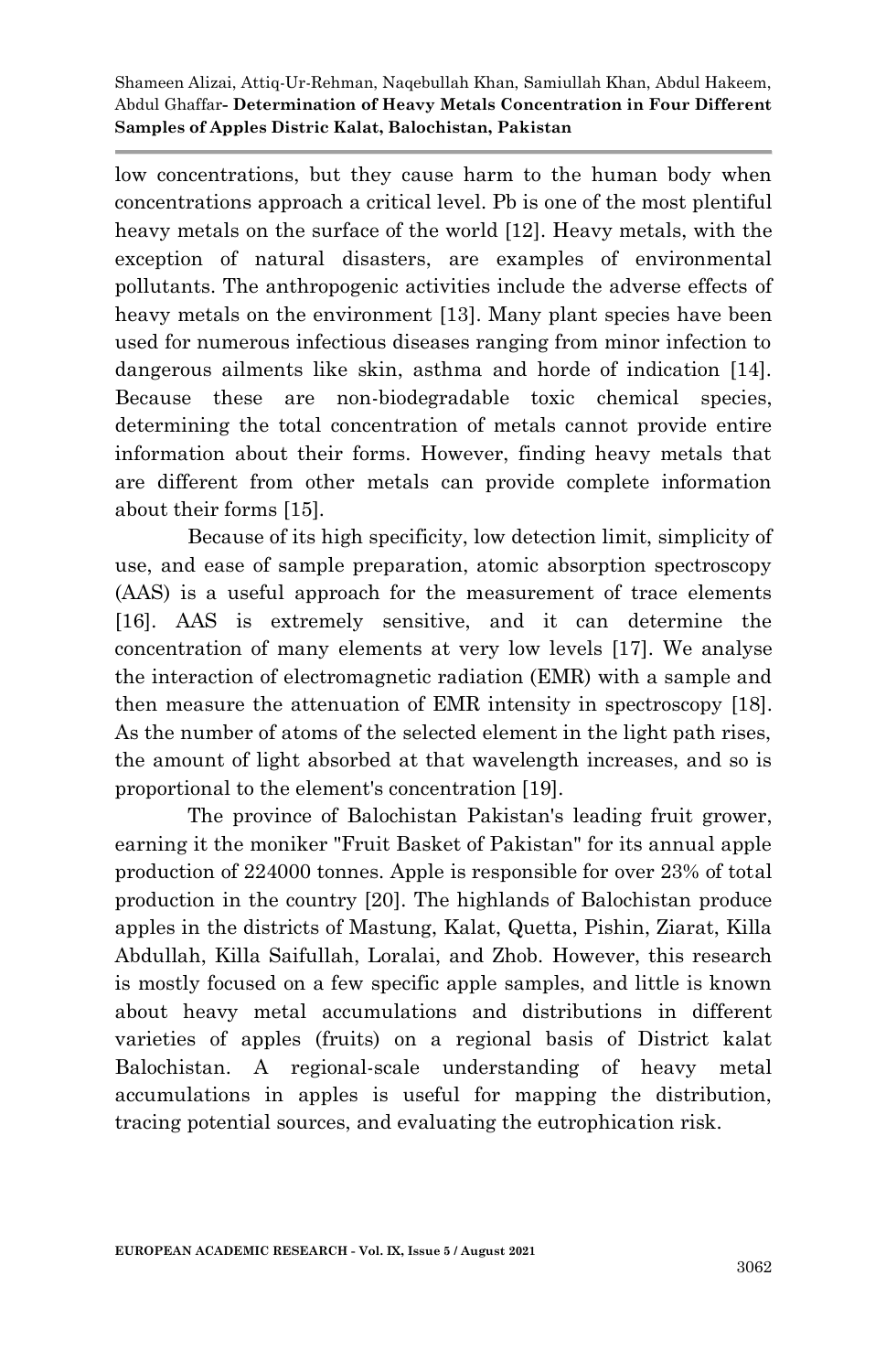# **MATERIALS AND METHODS**

## **Reagents and Solutions**

For the analysis of heavy metals, Merck, Marker purchased various analytical grade standards (1000 ppm) of metals (,  $Fe^{2+}$ ,  $Cu^{2+}$ ,  $Pb^{2+}$ ,  $Ni<sup>2+</sup>$ , and K). These metals' working standard solutions (0.1–20 ppm) were made by diluting the relevant aliquots from their stock solutions with a 1:5:0.5 mixtures of  $H_2SO_4$ , HNO<sub>3</sub>, and HClO<sub>4</sub>. The acids  $H_2SO_4$ ,  $HNO<sub>3</sub>$ , and  $HClO<sub>4</sub>$  were used in a ratio of 1:5:0.5 for fruit (Apple) digestion. This mixture was made up of analytical-grade stock solutions of these acids that were commercially accessible.

## **Instruments and Glassware's**

With hollow cathode lamps of various metals and an air-acetylene flame, an atomic absorption spectrophotometer (Thermoelectron S4 AA) was utilised to determine heavy metals. By using a flame emission spectrophotometer, K was analysed in the mentioned fruit (Apple) by using an instrument Flame Photometer (Jenway PFP7). Round bottom flasks, conical flasks, and pyrex glass beakers were utilised. Pre-cleaning with surfactant was followed by soaking in HCl bath (10 % v/v) for a week and rinsing with deionized water numerous times.

#### **Sample Collections**

Apple fruits of various types, termed Kaja, Tor Kulu, Amri, and Shin Kulu, were obtained in fresh condition from various places of district Kalat of Balochistan. Agriculture Research Department, Sariyab Road, Quetta, identified the apple varieties.

#### **Sample Preparation**

After drying, the apples were ground into powder using an electrical blender, which was then used for AAS and flame photometer analysis. The powdered fruits were digested using a technique [21] that had previously been published. In a 50mL round bottom flask, 0.25gpowder of each fruit (apple) was added, followed by 6.5mL acid mixture (5mL nitric acid, 1mL sulphuric acid and 0.5mL per chloric acid). These acids were extracted from stock solutions that are commercially accessible. Each fruit sample containing a mixture of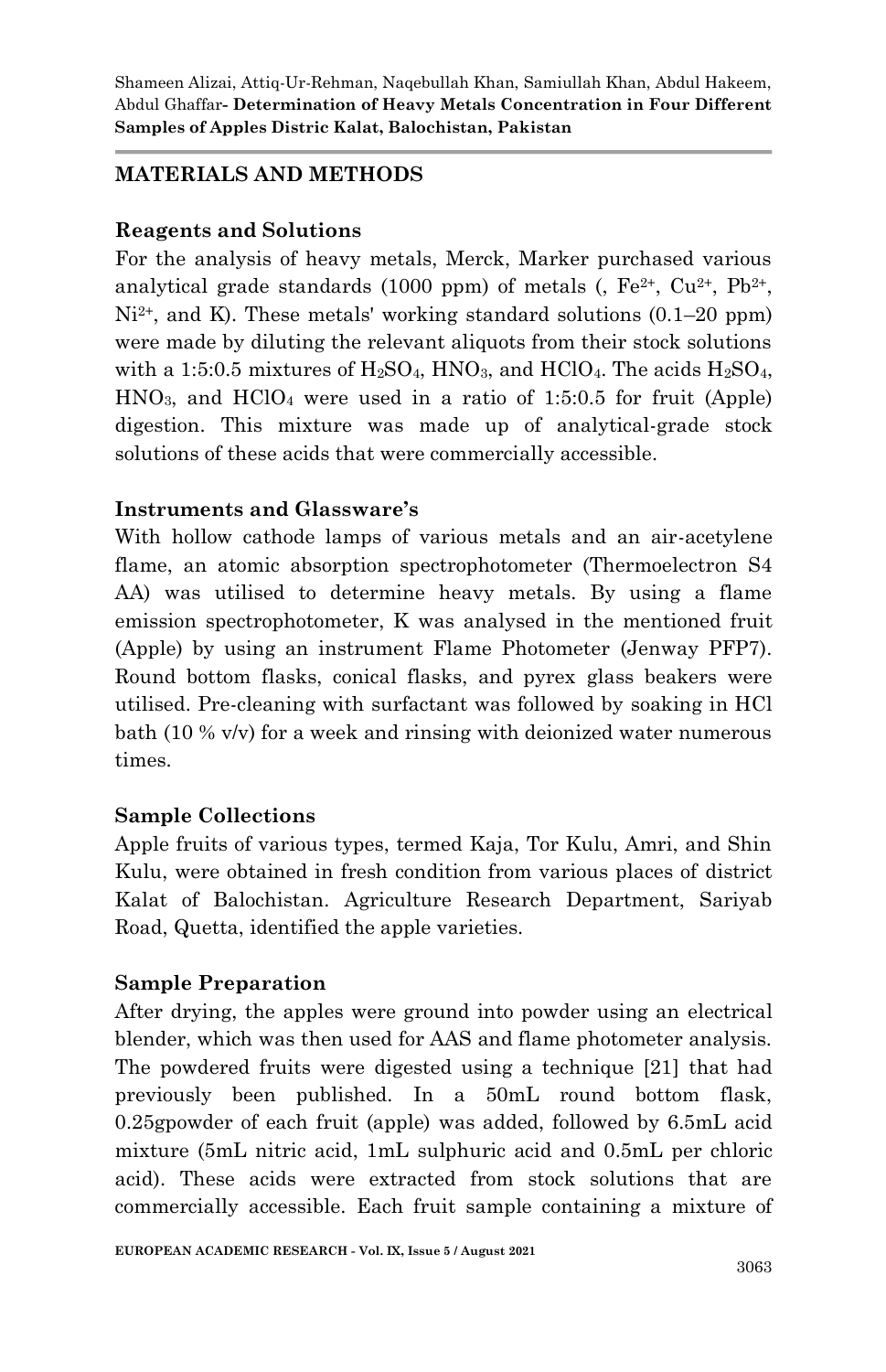acids was cooked on a hot plate (JENWAY 1000) at 80–85 degrees Celsius until white vapours emerged from the flask. The presence of these white vapours indicates that digestion is complete. Following that, a few drops of distilled water were poured to it, and it was taken off the hot plate for around 5–10 minutes to cool. The digested mixture was then transferred to a 50mL volumetric flask and filled with distilled water, followed by filtration using Whatmann No.42 filter paper in marked plastic bottles. After wet digestion, these produced solutions were examined for element detection using an AAS and a flame photometer. For the purpose of calibration, dilutions of various concentrations were generated from analytical grade stock standards of 1000 ppm. These dilutions were made right before the samples were run. Throughout the project, deionized water was used. The technique was used to assess potassium using (Jenway PFP7's) FES. The samples were diluted 100 times with deionized water in order to achieve results within the flame photometer's range.

## **RESULTS AND DISCUSSION**

#### **Results**

The acquired results for  $Fe^{2+}$ ,  $Cu^{2+}$ ,  $Pb^{2+}$ ,  $Ni^{2+}$ , and K are displayed in Table 1. However, the comparison among the metals is indicated in figure 1 and 2.

**Table 1: Concentration of heavy metals in different varieties of Apples.**

|                | Metals (ppm) |           |           |        |         |
|----------------|--------------|-----------|-----------|--------|---------|
| <b>Samples</b> | $Fe2+$       | $Cu^{2+}$ | $Pb^{2+}$ | $Ni2+$ | K       |
| Shin Kulu      | 0.5666       | 0.1912    | 0.0152    | 0.1046 | 584.151 |
| Kala Kulu      | 4.3499       | 0.2323    | 0.01547   | 0.0885 | 556.16  |
| Kaja           | 0.3311       | 0.3894    | 0.0418    | 0.1025 | 608.8   |
| Amri           | 0.5662       | 0.2322    | 0.2323    | 0.1109 | 584.150 |



**Figure 1:** Comparison of Concentration of heavy metals

**EUROPEAN ACADEMIC RESEARCH - Vol. IX, Issue 5 / August 2021**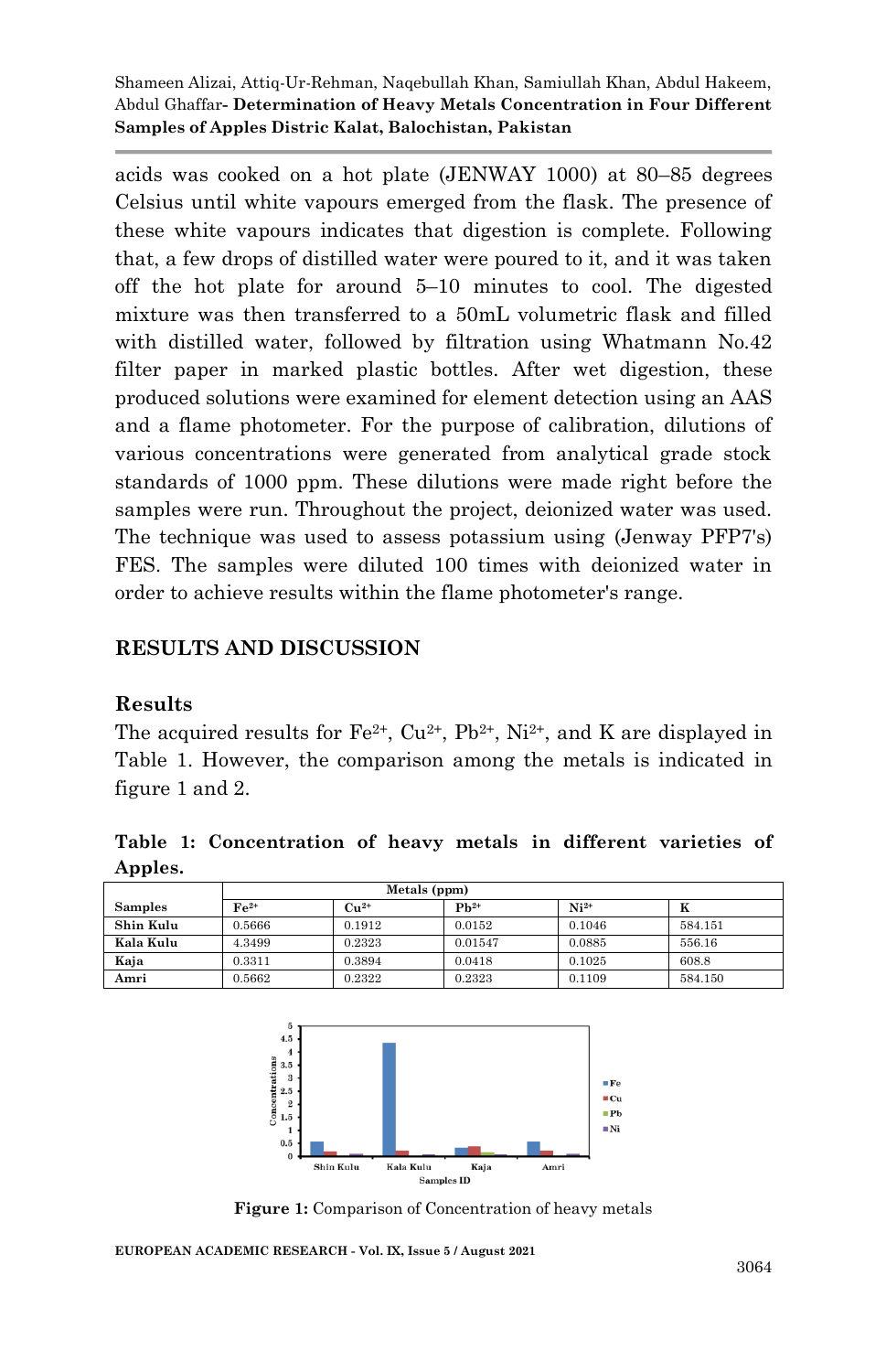

**Figure 2:** Comparison of Concentration of Potassium

# **DISCUSSION**

Because of its accuracy, AAS is commonly used to estimate various heavy metals. Furthermore, flame emission spectroscopy is a straightforward approach for determining sodium and potassium concentrations. Samples of K were produced using the dilution procedure with deionized water, with the range of calibration curves of different elements taken into account. Because AAS is linked, Disputes (ppm). When computer equipment detects multiple elements, it calculates their concentrations, whereas a flame photometer cannot. As a result, the potassium concentrations were computed using a regression equation. The mineralization of fruit materials was achieved with satisfactory results using the wet digestion method. By employing strong oxidising agents, this process eliminates the organic components that surround the minerals, leaving only the minerals in an aqueous solution. Other digesting procedures, such as dry ashing and microwave digestion, are more complicated and time-consuming.

In the human body, iron is required for the production of red blood cells. Iron deficiency in the human body causes anemia [22]. Because of the high iron content, human bodily tissues are damaged [23]. According to the WHO, the maximum amount of iron that can be consumed by plants is 20mg/kg, whereas humans can consume between 10 and 28mg per day [24]. As comparing the results which are given in the Table No 01 the sample kala kulu having a highest concentration of  $Fe^{2+}$  4.34 ppm and other mean iron contents of 0.5666 ppm, 4.3499 ppm,0.3311 ppm and 0.5662 ppm, respectively.

**EUROPEAN ACADEMIC RESEARCH - Vol. IX, Issue 5 / August 2021** The average total Cu content of soil beneath 3-year old apple trees was 11.86 ppm. The soil beneath 15-year-old apple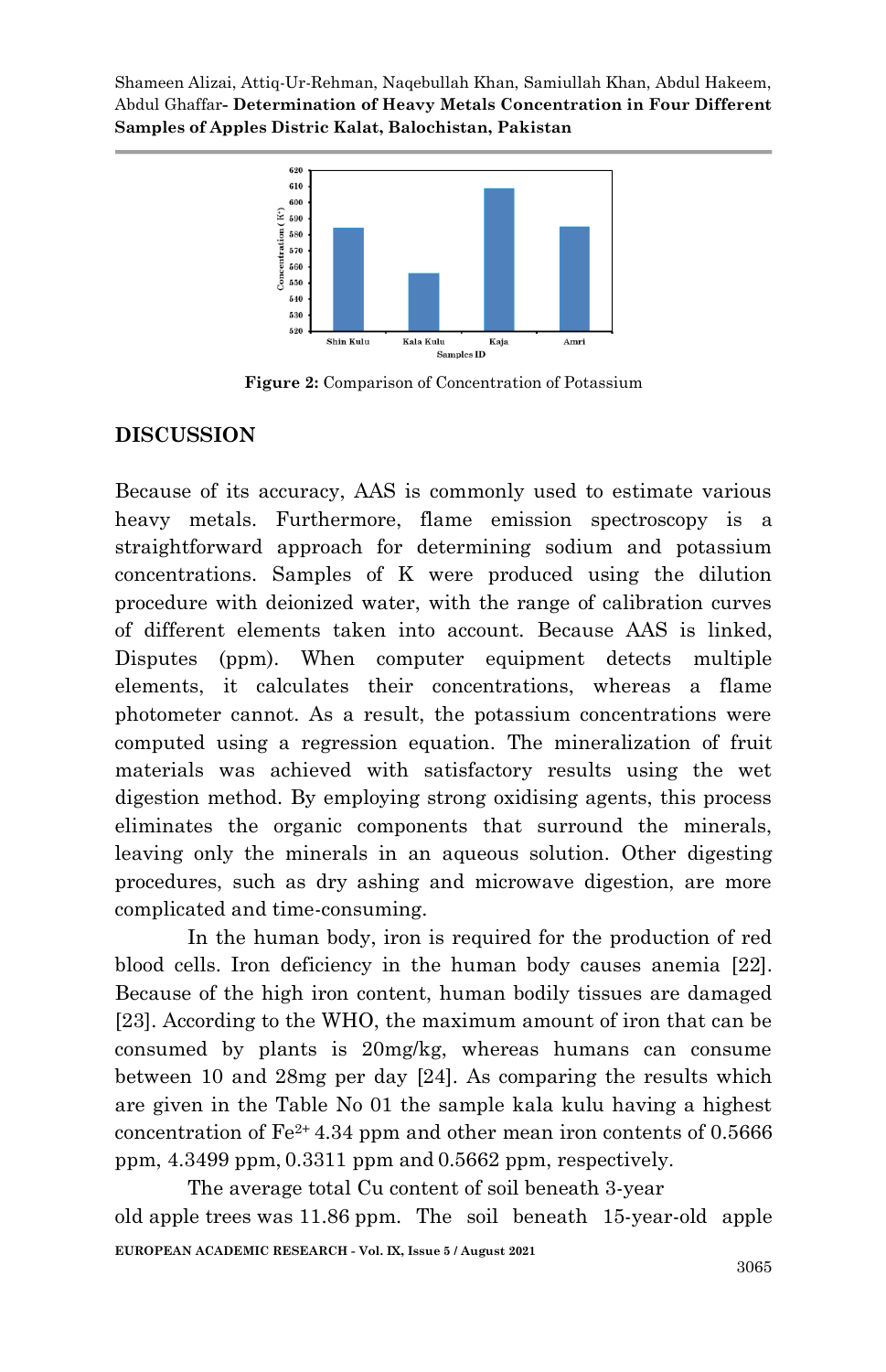trees had a value of 18.43 ppm, while the soil beneath 15-year-old apple trees had a value of 18.43 mg kg-1. As a result, with long-term fruit tree planting, modest increases in soil heavy metal concentration should be expected, and heavy metal pollution levels in orchard soils should be quantified on a regular basis. The outer tissues of all fruit samples had higher heavy metal contents than the inner tissues. The varying accumulation abilities of different organs, the initial spray deposit and retention of pesticides, and probable air deposition could all be factors in these phenomena. Furthermore, the presence and use of Pb (Lead) distinguishes it from other heavy metals in terms of environmental toxicity, which is why it is critical to research heavy metals such as Pb (Lead). Furthermore, the maximum copper concentration in plants is 10 ppm, which is reduced to 2–3 mg per day for human consumption [25]. Cu concentrations were 0.19120 ppm, 0.2323 ppm,0.3894 ppm, 0.2322 ppm, respectively.

Nickel is essential for the creation of insulin in both humans and plants in extremely small amounts. Its deficiency, on the other hand, causes liver damage. It is harmful in high concentrations and causes a variety of illnesses, including heart disease, weight loss, and liver issues. The permitted limit of Ni in plants is 1.5 mg/kg, while the food intake limit is 1 mg/day, according to the WHO [26]. Ni found concentrations in apple samples 0.1046 ppm, 0.0885 ppm, 0.1025 ppm, and 0.1109 ppm respectively.

Lead is a heavy metal component; it is stored in the bones and teeth, causing stiffening and hardening of the bones, as well as limb and wrist weakness. Lead poisoning impairs the activities of the body's soft tissues, kidneys, immunological, reproductive, and nervous systems. The maximum amount of lead that may be consumed safely by humans is one gram. Lead consumption is limited to 1.5 ppm in humans [26]. In the apples samples the average lead concentrations were 0.0152 ppm, 0.01547 ppm, 0.0418 ppm and 0.2323 ppm respectively. Potassium helps regulate hormones, insulin secretion, and immune system responses. Potassium aids in blood pressure reduction. It's used to treat liver and renal issues. Potassium intake limits for women and men are 2300 mg per day and 3100 mg per day, respectively [28]. K concentrations were 584.15 ppm, 556.16 ppm, 608.8 ppm and 584.150 ppm, is respectively.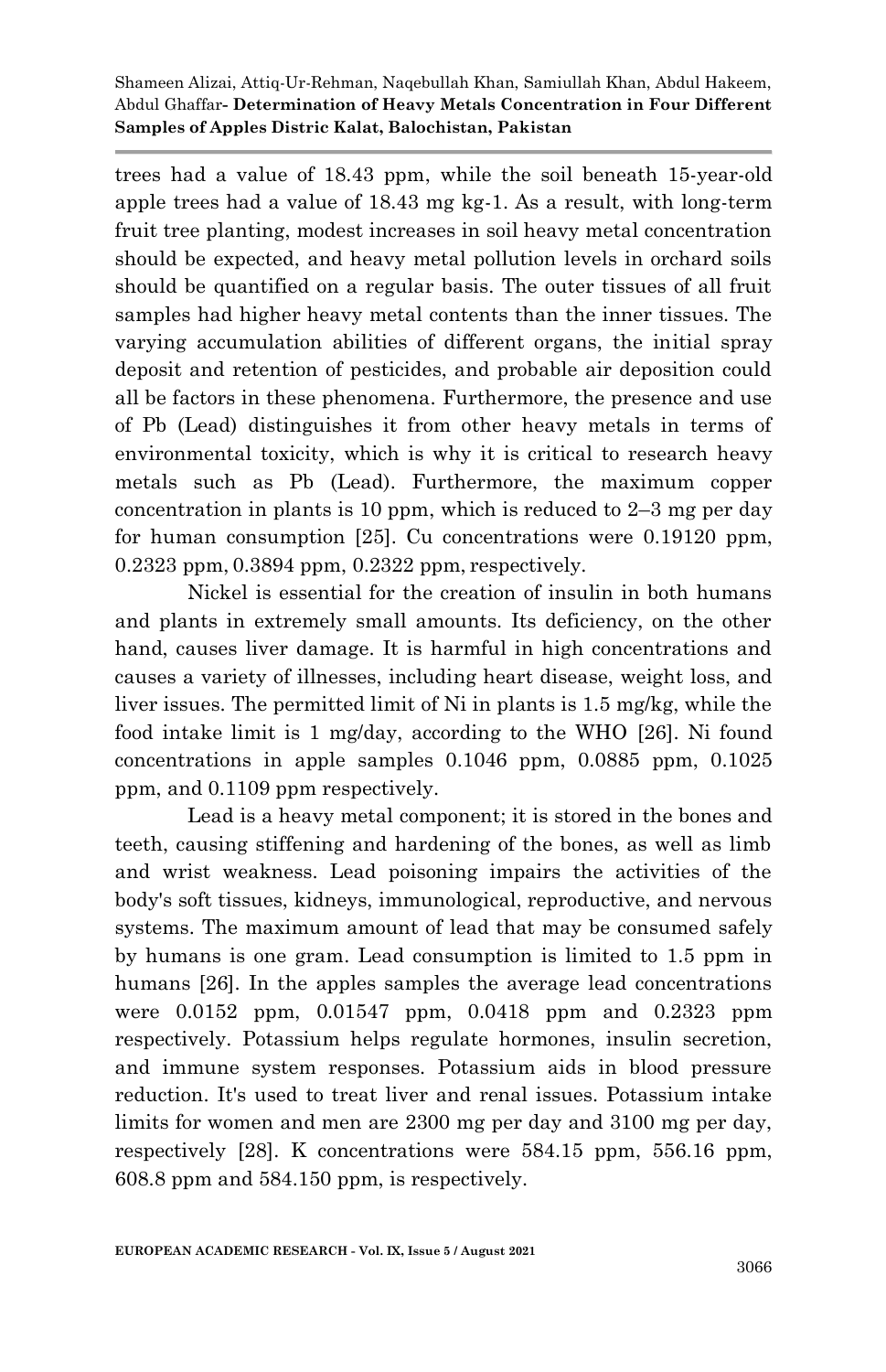# **CONCLUSION**

The concentration of heavy metals in Fruits (Apples) found within the safe limits set by international organisations like the FAO and the WHO, according to this study. There were five elements assessed, both necessary and non-essential. Potassium concentrations were found to be higher in all samples, although heavy metal concentrations were within permitted values. Heavy metal contamination levels for (Fe, Cu, Pb, Ni) was found very in all samples except the concentration of Fe in sample Kala Kulu which is quit high as comparing with other sample and WHO limit ranges and majority of them The non-polluting values of the Apples were high. Furthermore, risk assessments based on the results of apple flesh samples demonstrated that eating apples from the Cu Zn Cr Cd examined areas did not pose any health hazards. Metal determination that is accurate and precise is quite important.

#### **Acknowledgement**

Authors are glade to say thanks to the department of chemistry, university of Balochistan for the provision of chemicals and lab facilities.

# **REFERENCES**

- 1. Itanna, F. Metals in leafy vegetables grown in Adis Ababa and toxicological implications. The Ethiopian Journal of Health Developement, 16, 295. 2002.
- 2. Grembecka, M., & Szefer, P. Comparative assessment of essential and heavy metals in fruits from different geographical origins. Environmental Monitoring and Assessment, 185, 9139–9160. 2013.
- 3. Hamurcu, M., Özcan, M. M., Dursun, N., & Gezgin, S. Mineral and heavy metals levels in some fruits grown at the roadsides. Food and Chemical Toxicology, 48, 1767 –1770. 2010.
- 4. Mansour, S. A., Belal, M. H., Abou-Arab, A. A.K., & Gad, M. F. Monitoring of pesticides and heavy metals in cucumber fruits produced from different farming systems. Chemosphere, 75, 601 –609. 2009.
- 5. Sipter, E., Rózsa, E., Gruiz, K., Tátrai, E., & Morvai, V. Site-specific risk assessment in contaminated vegetable gardens. Chemosphere, 71, 1301 – 1307. 2008.
- 6. Radwan, M. A., & Salama, A. K. Market basket survey for some heavy metals in Egyptian fruits and vegetables. Food and Chemical Toxicology, 44, 1273 – 1278. 2006.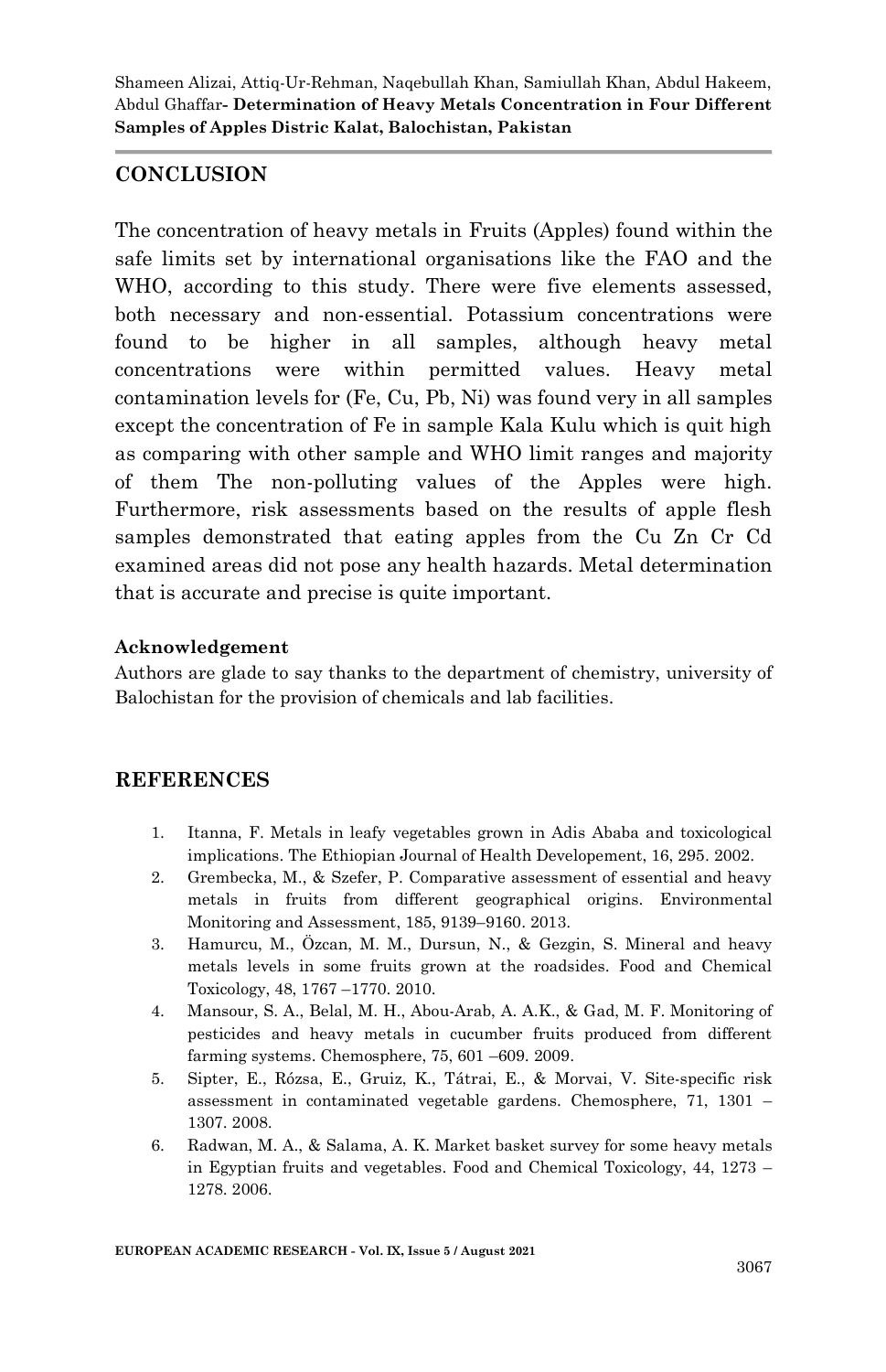- 7. Li, W. Q., Zhang, M., & Shu, H. R. Distribution and fractionation of copper in soils of apple orchards. Environmental Science and Pollution Research, 12, 168–172. 2005.
- 8. Simone M, Fernando G C &Maria L P. Heavy Metals and Human Health, Environmental Health –Emerg Issue & Pract ISBN: 978-953-307-854- 0 I. 2012.
- 9. Kurzy dlowski K. Structure and properties of metals. Acta Physic a Polonica 96(1):69-79. 1999.
- 10. Long X.Y.X & Ni W.Z. Current status and perspective on phytoremediation of heavy metal polluted soils. J Appl Ecol13: 757-62. 2002.
- 11. Singh R, Gautam N, Mishra A & Gupta R. Heavy metals and living systems: An overview. Indian J Pharmacol43(3):246. 2011.
- 12. Karnika A.H, Reddy R. S, Saradhi S. V & Singh J.Biosorption: An ec- friendly alternative for heavy metal removal.Afr J BioTechno l6:292–31. 2007.
- 13. Tangahu B, Abdullah S, Rozaimah S, Basri H, Idris M, Anuar N &Mukhlisin M. A review on heavy metals (As, Pb and Hg) uptake by plants through phytoremediation. Inter Jour of Chem Eng107(2): 190-201. 2011.
- 14. Kumar V P, Chauha N.S, Padh H & Rajani M. Search for antibacterial and antifungal agents from selected Indian medicinal plants.J of Ethnopharmaco 107(2):182-188. 2006.
- 15. Okalioglu S, Kartal S & Elci L. Determination of heavy metals and their speciation in lake sediments by flame atomic absorption spectrometry after a four-stage sequential extraction procedure. Analytica Chimica Acta 413(1- 2):33-40. 2000.
- 16. Nguyen G,Nguyen T,Le Thi N.T,Truong P.M &Nguyen V.M.Application of atomic absorption spectrophotometry to determine Cd, Cu, Pb, Zn, in vegetable samples in Dalat(No. VAEC-AR--03).2004.
- 17. Hughes M M & Craddock P. Atomic absorption techniques in archaeology. Archaeometry18 (1):19-37. 1976.
- 18. Penner M. Basic principles of spectroscopy. J. Food ComposAnal: 79-88. 2017.
- 19. West M, Ellis A.T, Potts P.J, Streli C, Vanhoof C & Wobrauschek P. Atomic Spectrometry. Update–a review of advances in X-ray fluorescence spectrometry. J Anal AtSpectrom 29 (9):1516-1563. 2014.
- 20. Seghizzi P.D 'Adda F, Borleri D, Barbic F & Mosconi G. Cobalt myocardiopathy. A critical review of literature. Sci Total Environ 150(1- 3):105-109.1994.
- 21. Zafar M, Khan M.A, Ahmad M, Jan G,Sultana S, Ullah K & Abbasi A.M. Elemental analysis of some medicinal plants used in traditional medicine by atomic absorption spectrophotometer (AAS). J of Medi Plants Res4(19):1987-1990. 2010.
- 22. Arnich N, Sirot V, Riviere G, Jean J, Noel L, Guerin T & Leblanc J.C. Dietary exposure to trace elements and health risk assessment in the 2nd French Total Diet Study. Food & Chem Toxico50 (7): 2432-2449. 2012.
- 23. Fuortes L & Schenck D. Marked elevation of urinary zinc levels and pleural-friction rub in metal fume fever. Veter &Hum Toxico 42 (3): 164-165. 2000.